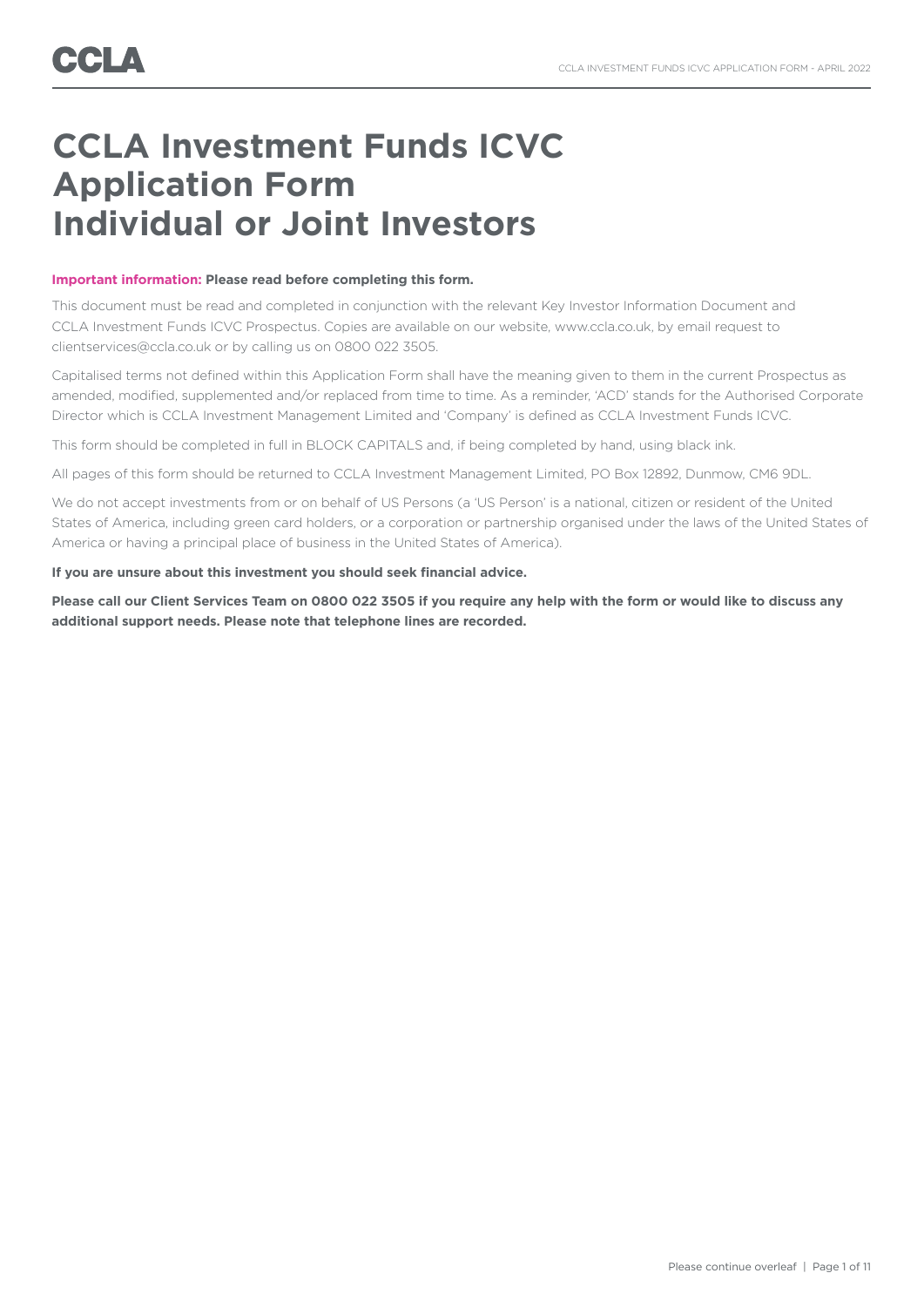### **Section 1: Subscription and Payment**

CCLA Better World Global Equity Fund minimum initial investment C Class £1,000 I Class £20,000,000

**1.1 I** / We wish to invest the amount(s) below, as indicated:

| <b>SUB-FUND NAME</b>                        | <b>CLASS</b>   | <b>SEDOL</b> | <b>ISIN</b>                    | <b>LUMP SUM INVESTMENT AMOUNT</b> |
|---------------------------------------------|----------------|--------------|--------------------------------|-----------------------------------|
| <b>CCLA Better World Global Equity Fund</b> | C Accumulation | BPP39M3      | GB00BPP39M31                   | £                                 |
|                                             | C Income       | BPP3BY9      | GB00BPP3BY99                   | $\pm$                             |
|                                             | l Accumulation | BPP3C02      | GB00BPP3C023                   | £                                 |
|                                             | I Income       | BPP3BZ0      | GB00BPP3BZ07                   | £                                 |
|                                             |                |              |                                |                                   |
|                                             |                |              | <b>Total Direct Investment</b> | £                                 |

**1.2** Please specify the reason for this investment (you may be required to provide further evidence of this upon request):

|     | Savings                                          |
|-----|--------------------------------------------------|
|     | Other (Please specify)                           |
| 1.3 | confirm that this investment is funded from:     |
|     | Employment income<br>Inheritance                 |
|     | Sale of property/business<br>Sale of investments |
|     | Savings account                                  |
|     | Other (please provide details)                   |
| 1.4 | Intended frequency of transactions               |
|     | Monthly                                          |
|     | Quarterly                                        |
|     | Annually                                         |
|     | Other (please state)                             |

### **Payment Method**

**Important: Settlement must be made within two working days of the date of the investment. To help us match the money to your account, please use your name as your electronic payment reference.**

### **Please make bank transfer to:**

|                          | Account name: CCLA Investment Management Limited - Payments Client Money Account |
|--------------------------|----------------------------------------------------------------------------------|
| Bank:                    | HSBC.                                                                            |
| Sort code:               | 40 05 30                                                                         |
| Account number: 84612531 |                                                                                  |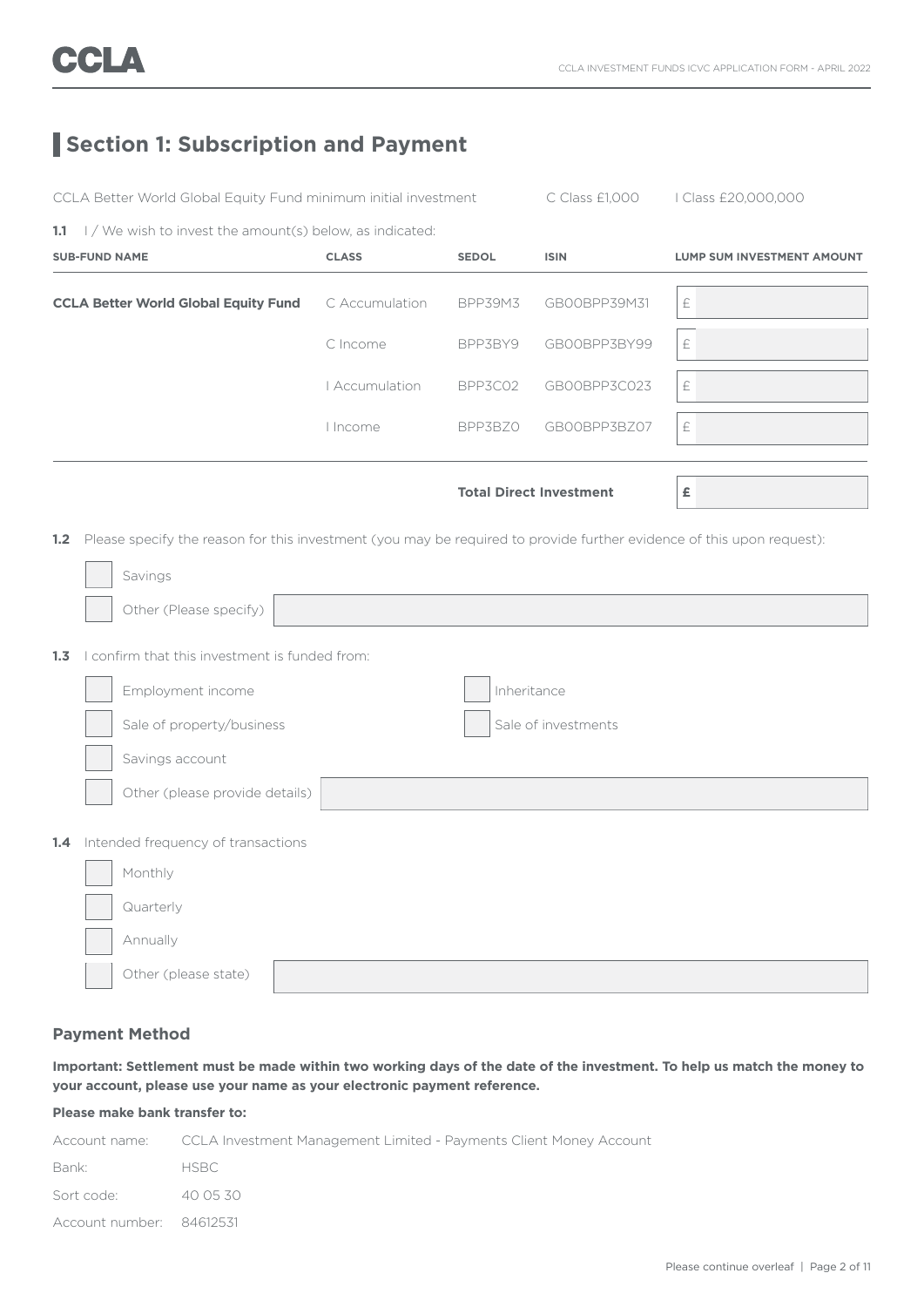# CCLI

### **Section 2: Nominated Bank or Building Society Account Details for all redemptions and the payment of income on Income Shares only**

| <b>Account Name</b>                        |            |
|--------------------------------------------|------------|
|                                            |            |
| <b>Account Number</b>                      | Sort code: |
|                                            |            |
| Bank or Building Society Name              |            |
|                                            |            |
| Building Society reference (if applicable) |            |
|                                            |            |

**Please note that income (where applicable) and redemption payments will only be sent to this bank account. No third party payments will be allowed. No dividends are paid on accumulation shares.**

## **Section 3: Investor Details**

- An account cannot be opened in the name of any person below the age of 18 years.
- If there are joint applicants, both should complete the boxes below, and should sign the form. Up to two further joint applicants may include their details on a separate sheet.

### **How we use your information**

For the purposes of the General Data Protection Regulation 2016, the data controller in relation to any personal data you supply is the ACD. Information you supply may be processed for the purposes of investment administration by any company within the CCLA group, by third parties who provide services to the ACD, and such processing may include the transfer of data out of the European Economic Area. We would like to send you information about our financial and investment products and services, or those of our selected third parties, that we think will be of interest to you. We will contact you by post, telephone and email for this purpose.

| Please tick this box if you wish to receive this information |  |  |  |
|--------------------------------------------------------------|--|--|--|

### **3.1 1st Applicant**

| Title         |     |                                                         |    |       |  |
|---------------|-----|---------------------------------------------------------|----|-------|--|
| Mr            | Mrs | Miss                                                    | Ms | Other |  |
|               |     |                                                         |    |       |  |
| First Name(s) |     |                                                         |    |       |  |
|               |     |                                                         |    |       |  |
| Surname       |     |                                                         |    |       |  |
|               |     |                                                         |    |       |  |
|               |     |                                                         |    |       |  |
|               |     | Account designation (if required) maximum 15 characters |    |       |  |
|               |     |                                                         |    |       |  |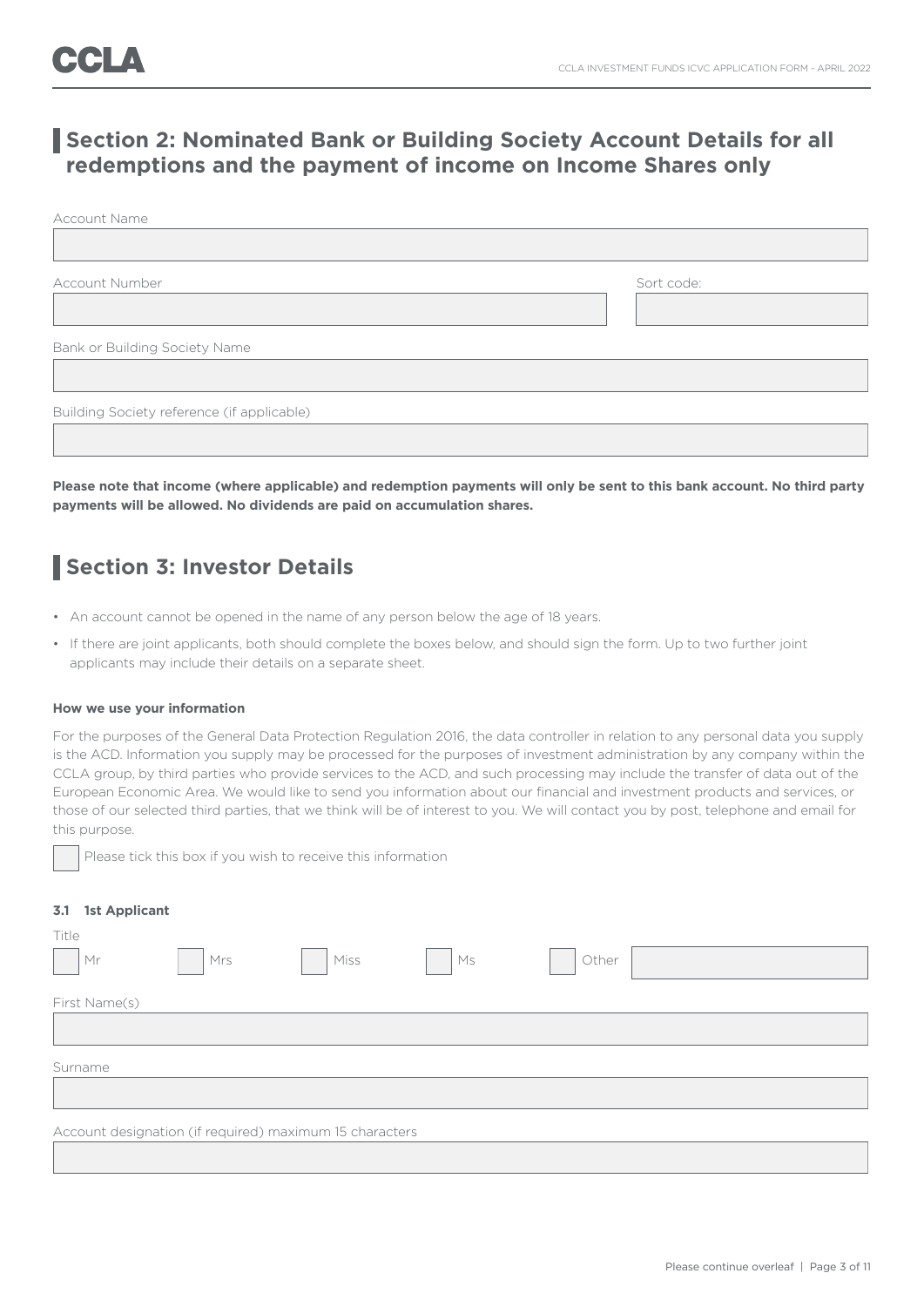| Permanent Residential address            |                                                    |
|------------------------------------------|----------------------------------------------------|
|                                          |                                                    |
|                                          |                                                    |
| Post Code                                | Telephone Number                                   |
|                                          |                                                    |
| Correspondence address (if different)    |                                                    |
|                                          |                                                    |
|                                          |                                                    |
| Postcode                                 |                                                    |
|                                          |                                                    |
| Email                                    | Date of Birth                                      |
|                                          |                                                    |
| Place of Birth                           |                                                    |
|                                          |                                                    |
|                                          |                                                    |
| 3.1 2nd Applicant (if joint application) |                                                    |
| Title<br>$\mathsf{Mr}$<br>$Mrs$<br>Miss  | $\mathrel{\mathop{\mathsf{MS}}}\nolimits$<br>Other |
|                                          |                                                    |
| First Name(s)                            |                                                    |
|                                          |                                                    |
| Surname                                  |                                                    |
| Permanent Residential address            |                                                    |
|                                          |                                                    |
|                                          |                                                    |
| Post Code                                | Telephone Number                                   |
|                                          |                                                    |
| Email                                    | Date of Birth                                      |
|                                          |                                                    |
| Place of Birth                           |                                                    |
|                                          |                                                    |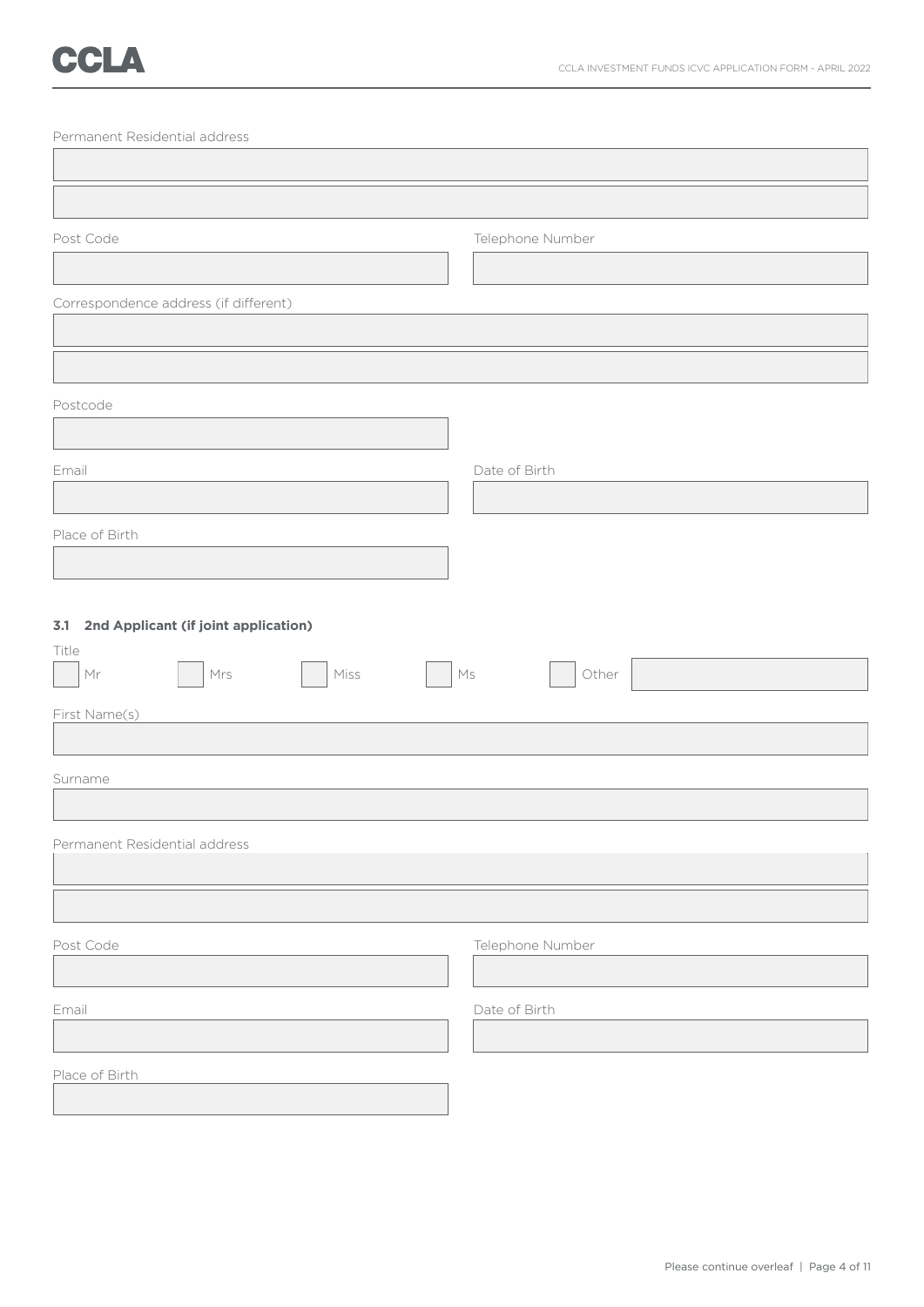**3.3 Please use this section to add further details pertaining to the application / investment which may assist.**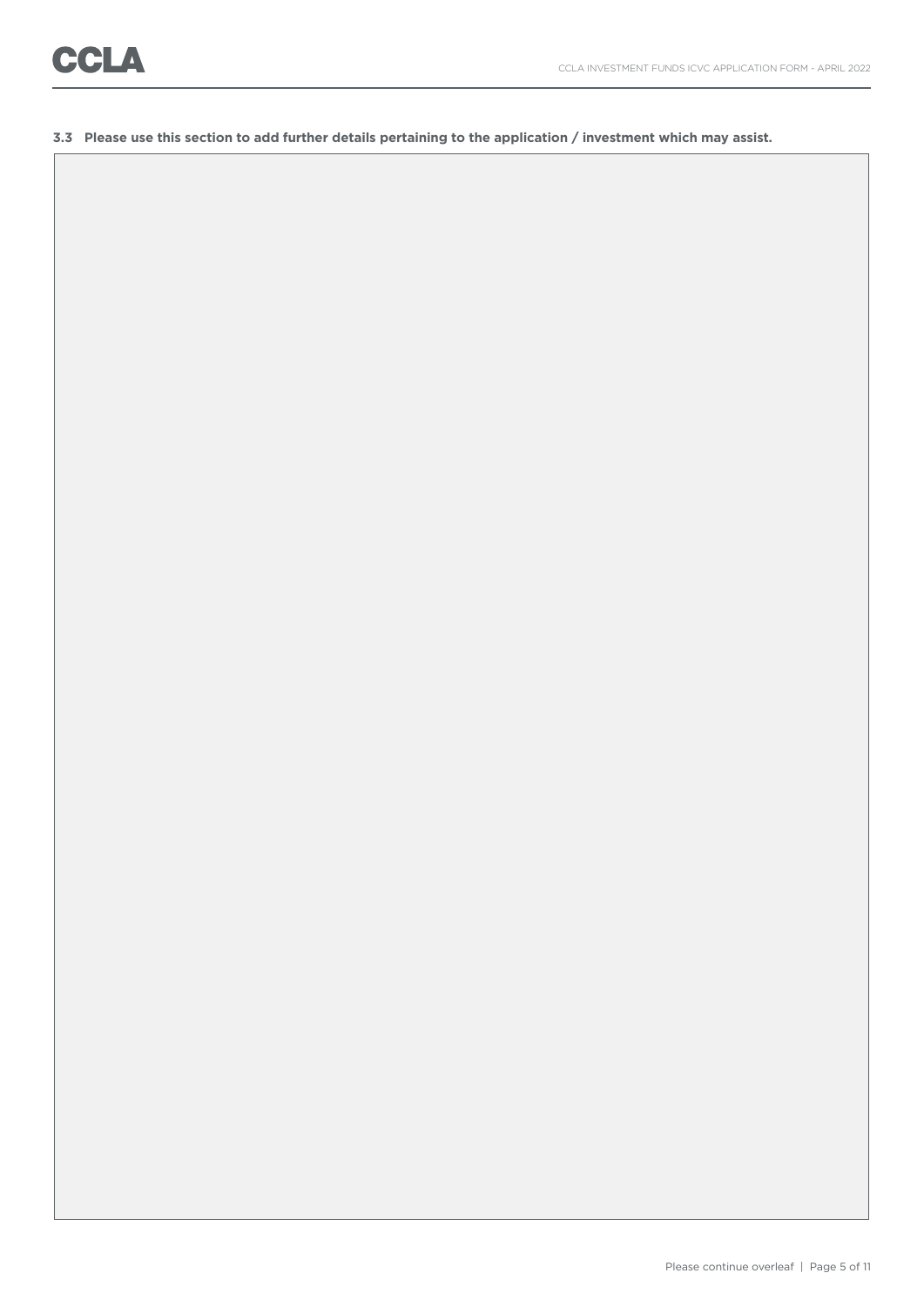## **Section 4: Declaration**

**Before signing this Application Form, you should CAREFULLY READ the Key Investor Information Document and Prospectus. Please also make sure you keep a copy of these documents for your records. Please call our Client Services Team on 0800 022 3505 if you do not understand these documents.**

**The ACD reserves the right to request additional identification verification or supporting documentation to the satisfaction of the ACD and will use proprietary database searches in support of that process.**

The ACD would prefer to contact you electronically. Please tick this box if you do not want to be contacted in this way.

### **Warning: Your capital is at risk, you could lose some or all of your investment**

### **Please tick here to confirm that:**

| You have NOT received advice from a Financial Adviser to make your proposed investment in the Sub-Fund.                                                                                                                                                                                                                                                                                                                                                                                                                                     |
|---------------------------------------------------------------------------------------------------------------------------------------------------------------------------------------------------------------------------------------------------------------------------------------------------------------------------------------------------------------------------------------------------------------------------------------------------------------------------------------------------------------------------------------------|
| All the information that you have provided in relation to this investment is accurate.                                                                                                                                                                                                                                                                                                                                                                                                                                                      |
| The investments that you are making belong to you and you are not investing on behalf of anyone else.                                                                                                                                                                                                                                                                                                                                                                                                                                       |
| I/We have read, understood and retained the Key Investor Information Document (KIID) in conjunction with the Prospectus.                                                                                                                                                                                                                                                                                                                                                                                                                    |
| I/We understand that the ACD will carry out electronic verification of identity checks and that I/We will provide any<br>further information to the ACD on request where it reasonably needs this to comply with its regulatory obligations.                                                                                                                                                                                                                                                                                                |
| I/We understand that the purchase of shares will be effected at the ruling buying price at the next valuation point after<br>ACD's acceptance of my/our application form and that a contract note giving details of the shares purchased will be issued<br>no later than the next valuation day following the valuation point.                                                                                                                                                                                                              |
| I/We acknowledge that I/we may request the latest Managers' Report and Prospectus, and that these are available from the<br>ACD's website and offices. All tax vouchers and statements will automatically be sent to the first-named holder.                                                                                                                                                                                                                                                                                                |
| I/We understand that any monies held as client money on my/our behalf will be held in a client money account which is a<br>non-interest bearing account.                                                                                                                                                                                                                                                                                                                                                                                    |
| I/We give permission for client money held on my/our behalf to be transferred to another provider, should the ACD<br>become insolvent.                                                                                                                                                                                                                                                                                                                                                                                                      |
| I am/We are not (a) US Person(s) nor am I/are we applying for shares on behalf of (a) US Person(s) nor am I/are we<br>applying for shares in order to further offer, sell or transfer such shares directly or indirectly to (a) US Person(s), (a 'US<br>Person' is a national, citizen or resident of the United States of America, including a green card holder, or a corporation or<br>partnership organised under the laws of the United States of America or having a principal place of business in the United<br>States of America). |
| If my/our underlying Investor status as a non-US person should change, I/we will immediately inform you. In such event,<br>I/we agree that the ACD shall be entitled to (but shall not be obligated to) repurchase, or to require us to sell our shares to<br>a person designated by the ACD.                                                                                                                                                                                                                                               |

### **Applicant(s) sign below:**

| 1st Applicant signature                        | Date |
|------------------------------------------------|------|
|                                                |      |
|                                                |      |
|                                                |      |
| 2nd Applicant signature (if joint application) | Date |
|                                                |      |
|                                                |      |

**Please note: Any changes to the investment will require the signatures of all applicants.**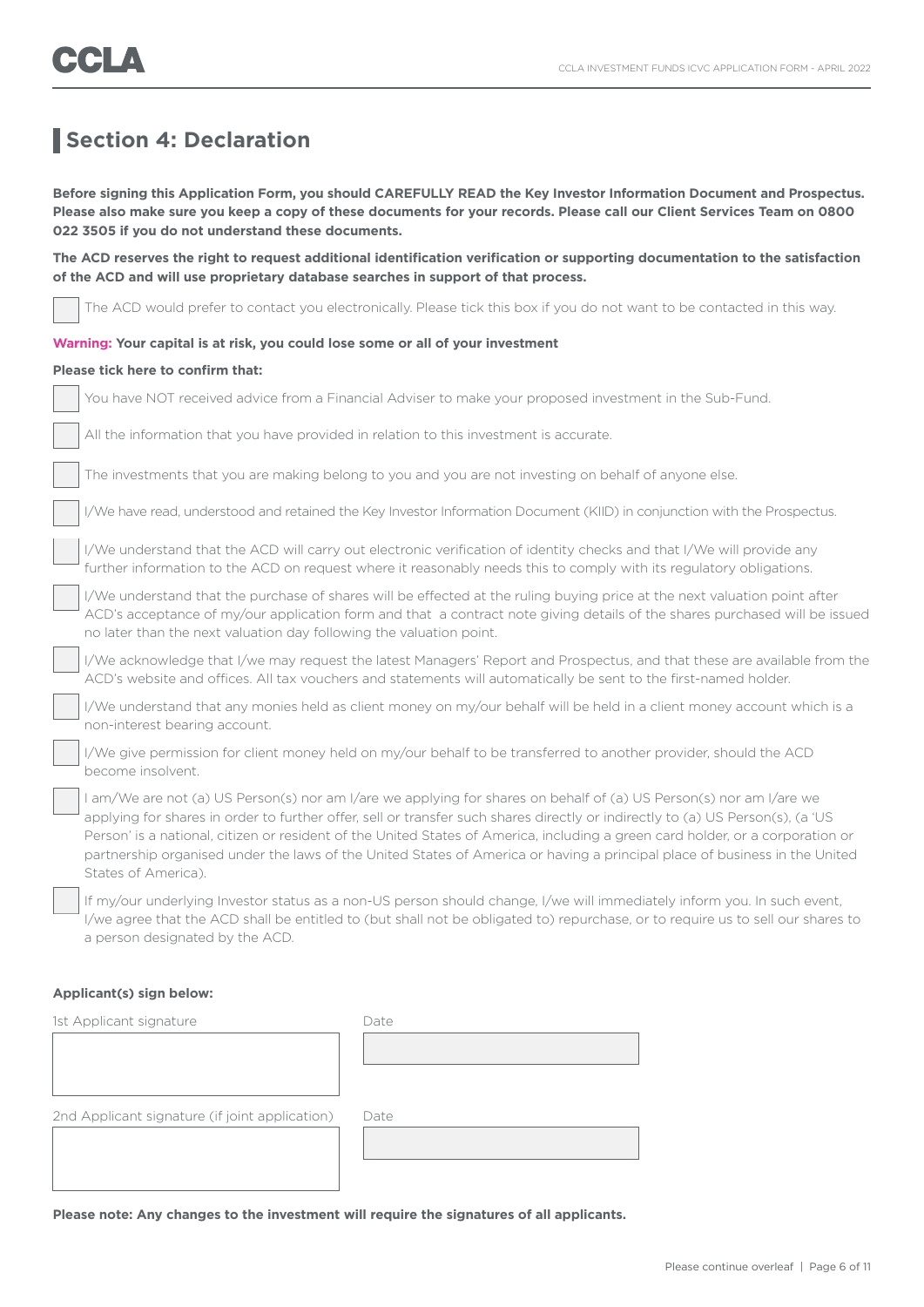### **Section 5: FATCA and CRS Provisions Notes**

### **FATCA**

The US Foreign Account Tax Compliance Act (FATCA) was implemented to enable the Internal Revenue Service to combat US tax evasion. It requires "foreign financial institutions" (such as the Company) to report on US investors. Failure to comply (or be deemed compliant) with these requirements may mean that foreign financial institutions are subject to US withholding taxes on certain US sourced income and gains. Under an intergovernmental agreement between the US and the United Kingdom, the Company may be deemed compliant if it identifies and reports US taxpayer information directly to Her Majesty's Revenue and Customs (HMRC).

Similar reporting requirements may also apply to the Company in respect of any Shareholders who are not solely UK tax

resident following laws enacted to implement the OECD Common Reporting Standard for Automatic Exchange of Financial Account Information (CRS).

Accordingly, Shareholders should note that:

- they may be asked to provide additional information (including information regarding their tax residence) to the ACD to enable the Company to satisfy these obligations;
- the ACD may be required to report these details to HMRC; and
- HMRC may subsequently exchange this information with other governments or tax authorities in other jurisdictions.

Institutional Shareholders may be required to provide a Global Intermediary Identification Number (GIIN). Failure to provide the requested information may subject a Shareholder to liability for any resulting US withholding taxes, US tax information reporting and/or mandatory redemption, transfer or other termination of the Shareholder's interest in its Shares. The GIIN for the PSDF is available on request.

By signing the application form to subscribe for Shares, each Shareholder agrees and acknowledges that, in certain circumstances, the ACD will be obliged to share this information with UK tax authorities, who may pass it on to other tax authorities. Shareholders are encouraged to consult with their own tax advisors regarding the possible implications of FATCA or CRS on their interest in the Company.

#### **Individual Self-Certification**

Tax Regulations require us to collect information about each investor's tax residency. In certain circumstances (including if we do not receive a valid self-certification from you) we may be obliged to share information on your account with HMRC.

If you have any questions about your tax residency, please contact your tax advisor. Should any information provided change in the future, please ensure you advise us of the changes promptly.

### **1st Applicant**

### **Tax residency**

Please indicate all countries in which you are resident for tax purposes and the associated Tax Reference Numbers (e.g. National Insurance Number) in the table below.

Country/countries of tax residency Tax reference number

If you are not resident in any country for tax purposes, please tick this box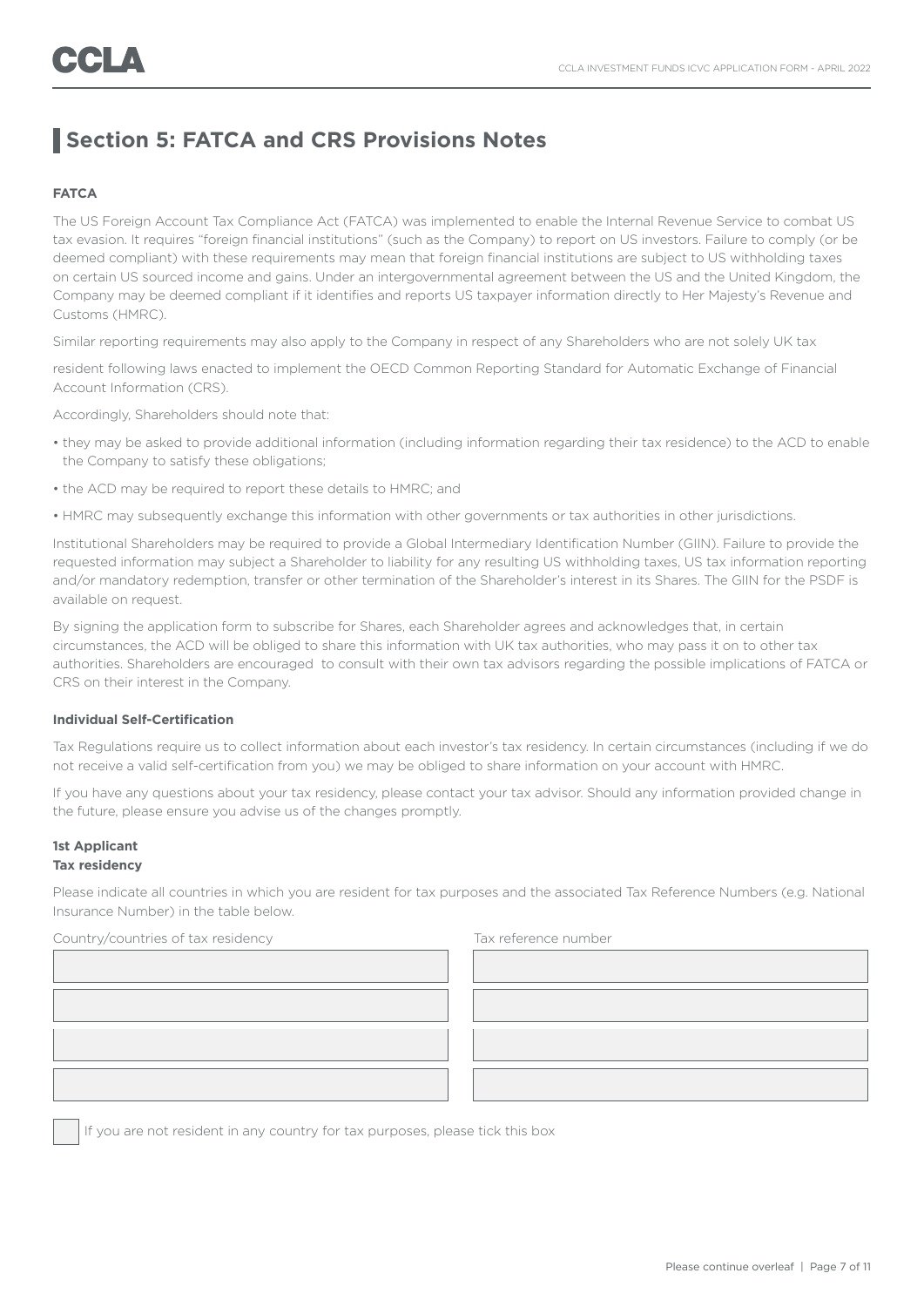

#### **Declaration**

 I declare that the information provided on this form is to the best of my knowledge and belief, accurate and complete. I agree to notify the ACD immediately in the event the information in the self-certification changes.

| 1st Applicant signature | Date |  |  |  |  |  |
|-------------------------|------|--|--|--|--|--|
|-------------------------|------|--|--|--|--|--|

| ×                           |                  |  |
|-----------------------------|------------------|--|
| and the control of the con- | $\sim$<br>$\sim$ |  |

### **2nd Applicant (if joint application) Tax residency**

Please indicate all countries in which you are resident for tax purposes and the associated Tax Reference Numbers (e.g. National Insurance Number) in the table below.

Country/countries of tax residency Tax reference number

| Codituly/coditules of tax residency | TAY LETER TICE TIMITIMEL |
|-------------------------------------|--------------------------|
|                                     |                          |
|                                     |                          |
|                                     |                          |
|                                     |                          |
|                                     |                          |
|                                     |                          |
|                                     |                          |
|                                     |                          |
|                                     |                          |
|                                     |                          |
|                                     |                          |
|                                     |                          |
|                                     |                          |

If you are not resident in any country for tax purposes, please tick this box

### **Declaration**

 I declare that the information provided on this form is to the best of my knowledge and belief, accurate and complete. I agree to notify the ACD immediately in the event the information in the self-certification changes.

2nd Applicant signature Date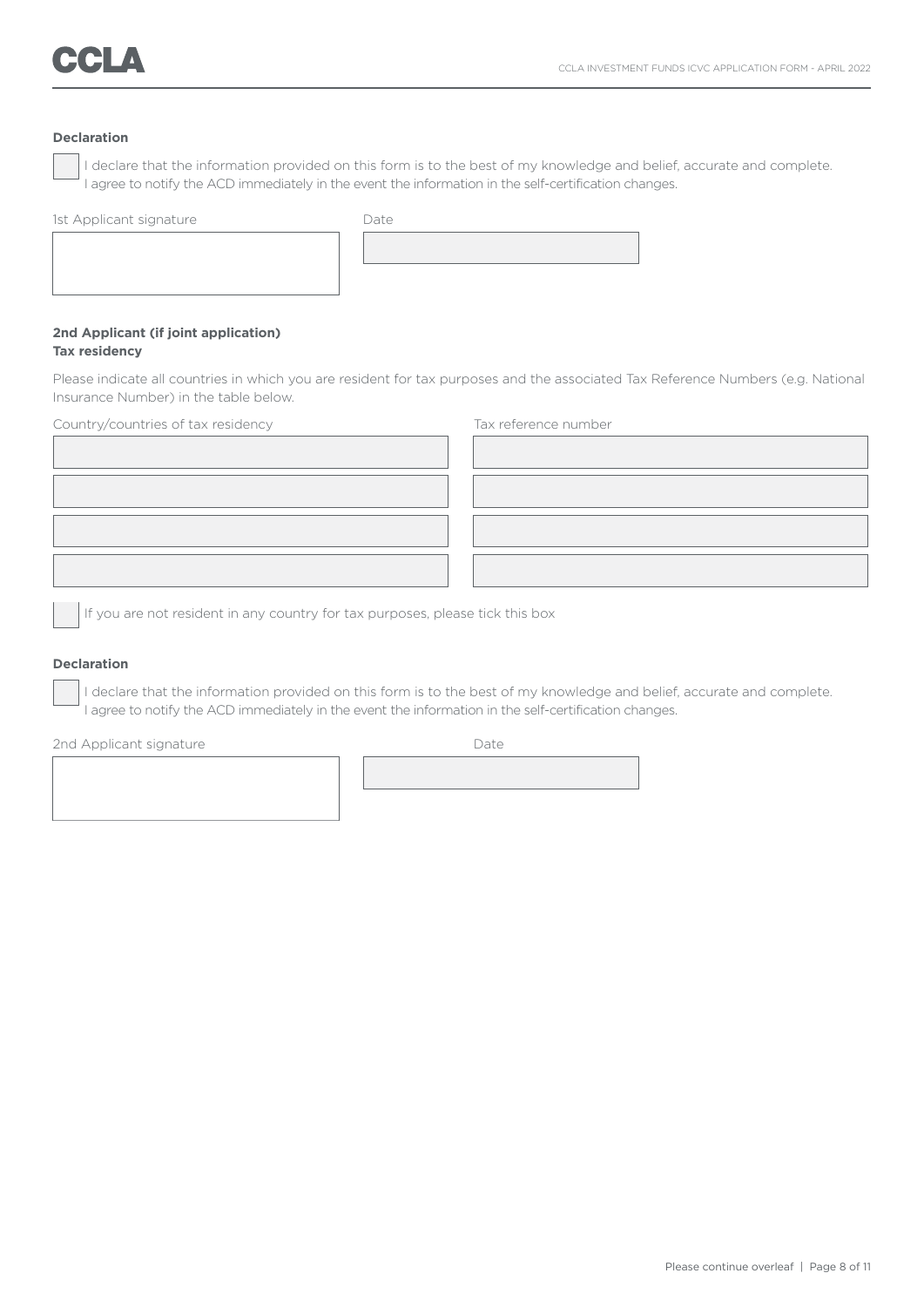### **Section 6: Email instructions authority**

Instructions on a CCLA form, sent by email to us as a PDF, and signed in accordance by the required signatories, can be accepted if we have the relevant email instructions authority.

Please complete this section if you would like us to accept instructions by email.

**Important information: A PDF version of a CCLA form attached to your email is your instruction to us and should be sent to [investorqueries@fnztaservices.com](mailto:investorqueries@fnztaservices.com). Do not send the original documentation in the post and do not resend the email and/or the attachment as your instruction may be processed again. This mailbox will automatically upload the PDF for processing so any additional information contained in the body of the email will not be seen. If you have any additional information about the instruction, please send your email and PDF to clientservices@ccla.co.uk.**

### **Authority to accept email instructions**

In consideration of the ACD agreeing to accept from us, notwithstanding the terms of the relevant mandate, from time to time instructions purporting to come from us in the form of email instructions in relation to our account(s), we confirm and accept that the ACD does not accept responsibility for, and we will not seek to hold the ACD liable for any actions, proceedings, claims, losses, damage, costs and expenses that may be suffered or incurred as a result of the ACD accepting, or acting upon, instructions that the ACD reasonably believes have come from us, or have been given on our behalf. We accept responsibility for any losses or costs that might be incurred as a result of the cancellation of any purchase or sale of units carried out as a result of the ACD accepting, or acting upon, instructions that the ACD reasonably believes have come from us or have been given on our behalf.

### **Authorisation**

| Signatory name                        |                   |  |
|---------------------------------------|-------------------|--|
|                                       |                   |  |
|                                       |                   |  |
| Signature                             | Date (dd/mm/yyyy) |  |
|                                       |                   |  |
|                                       |                   |  |
|                                       |                   |  |
|                                       |                   |  |
|                                       |                   |  |
| Signatory name (if joint application) |                   |  |
|                                       |                   |  |
|                                       |                   |  |
| Signature                             | Date (dd/mm/yyyy) |  |
|                                       |                   |  |
|                                       |                   |  |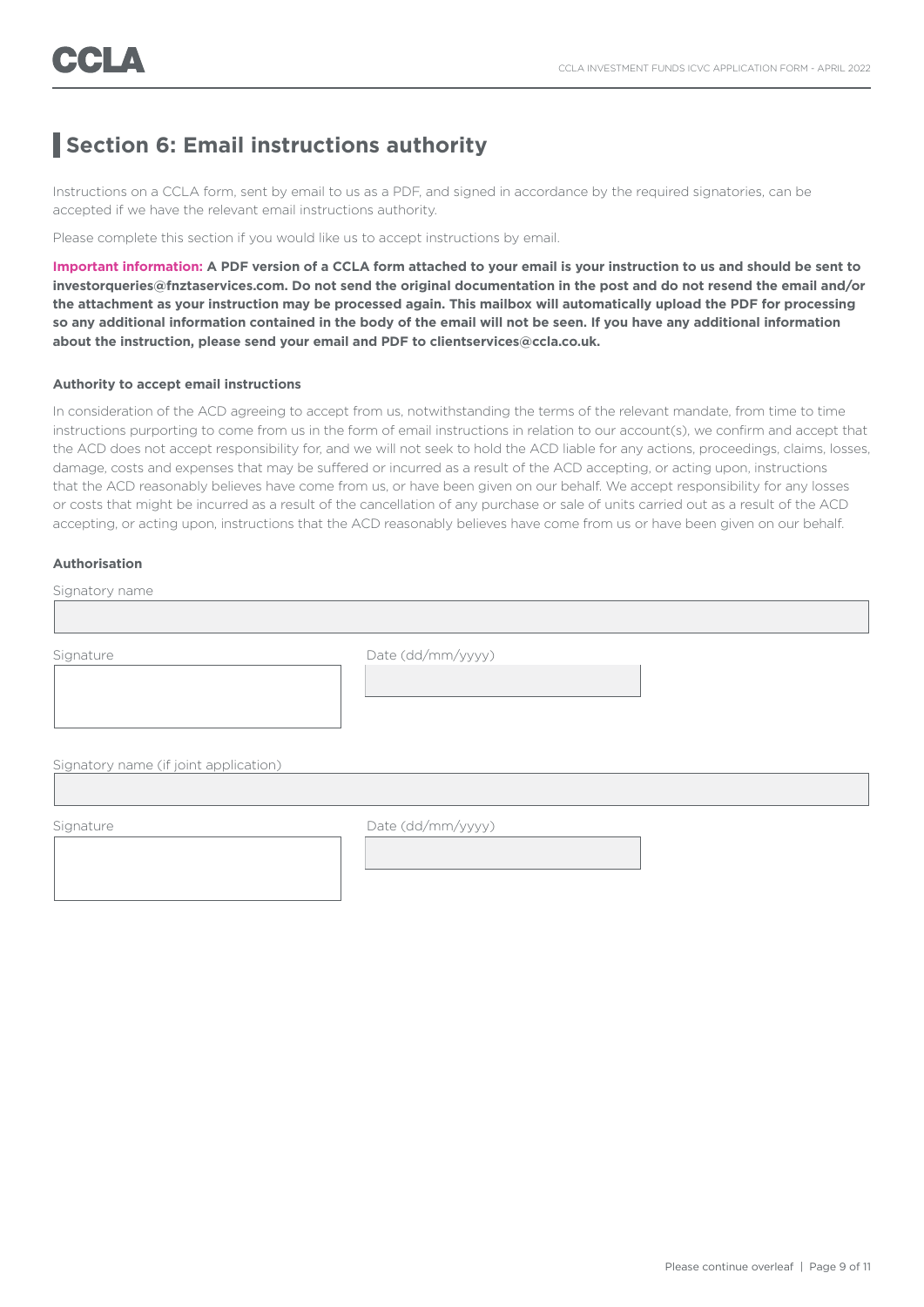### **Section 7: Check list and documentation required**

### **PLEASE TICK TO CONFIRM ALL OF THE DOCUMENTS ARE ENCLOSED.**

If you have provided us with bank account details under section 2, please return the form with one of the following:

- an original paying-in slip
- an original cheque marked 'void'
- a certified copy of a bank statement

If you are sending a certified copy of a bank statement, the certification must be carried out by one of the following listed below:

- Representative of an FCA or EU equivalent regulated firm (e.g. bank manager)
- Solicitor/lawyer
- Chartered accountant
- Notary
- Minister of religion
- Director of a VAT registered charity
- Officer of the British Armed Forces
- Government department official
- Official of an overseas embassy, consulate or high commission
- Any CCLA Investment Management Limited employee

### **The professional certifying the bank statement should:**

- **be a different person from anyone named on the form**
- **not be related, in a relationship or living at the same address to any person named on the form**
- **write 'Certified to be a true copy of the original seen by me' on the document**
- **sign and date the document**
- **• print their name under the signature and add their occupation, address and telephone number**